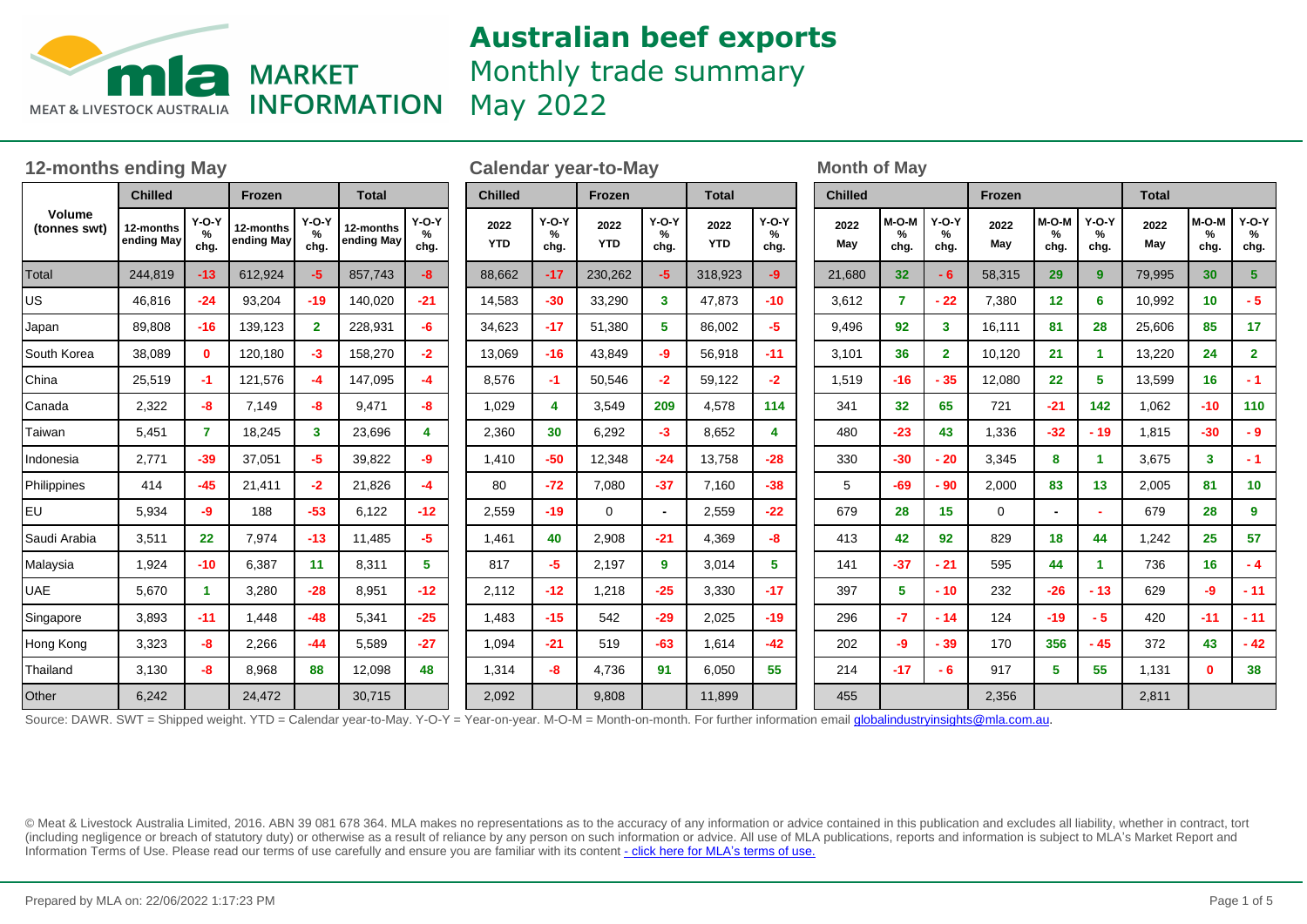

Monthly trade summary

**INFORMATION** May 2022



Source: DAWR, Prepared by MLA







Source: xe.com, Prepared by MLA



Source: DAWR, Prepared by MLA

tonnes swt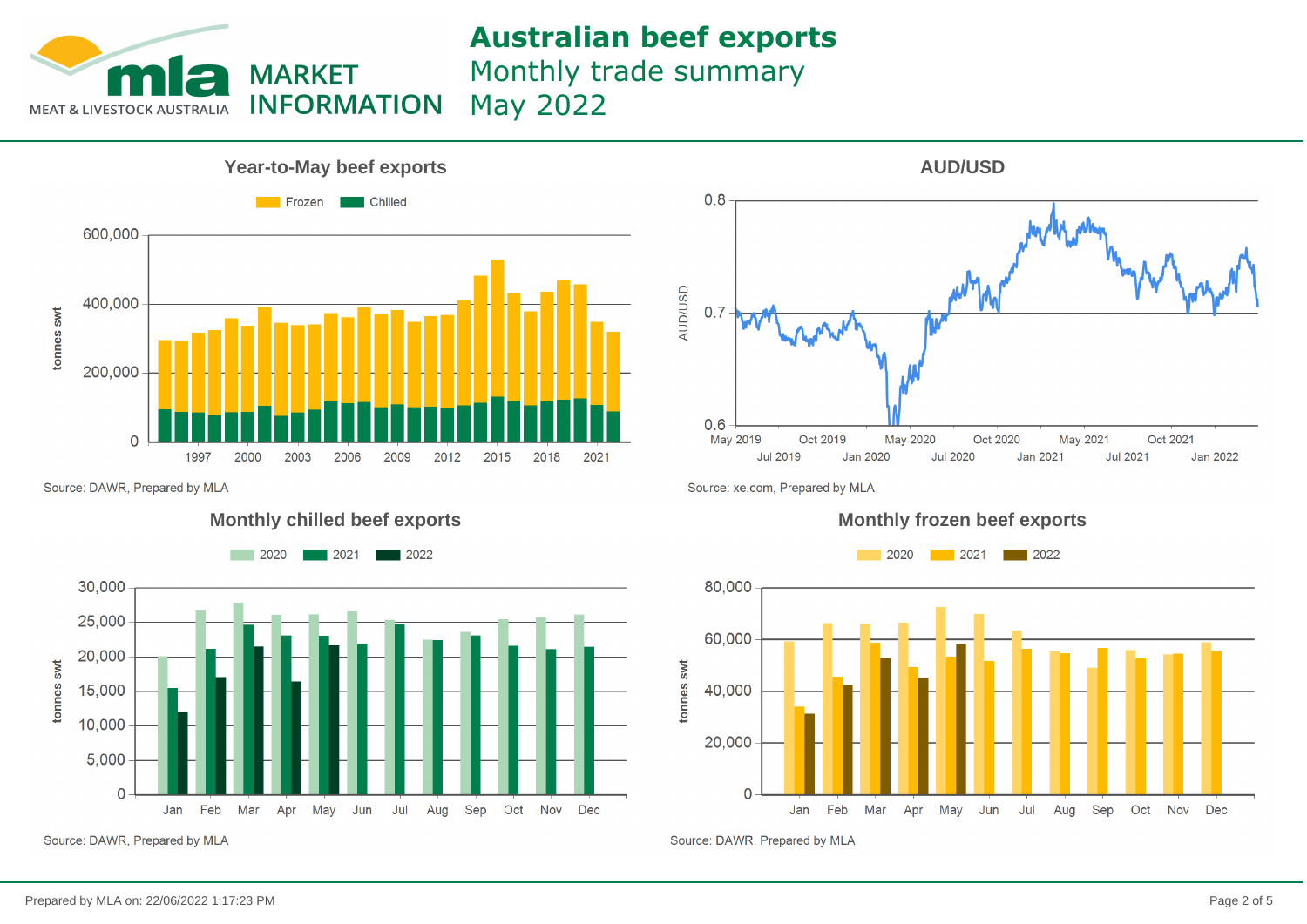

Monthly trade summary

May 2022



Source: DAWR, Prepared by MLA







Source: DAWR, Prepared by MLA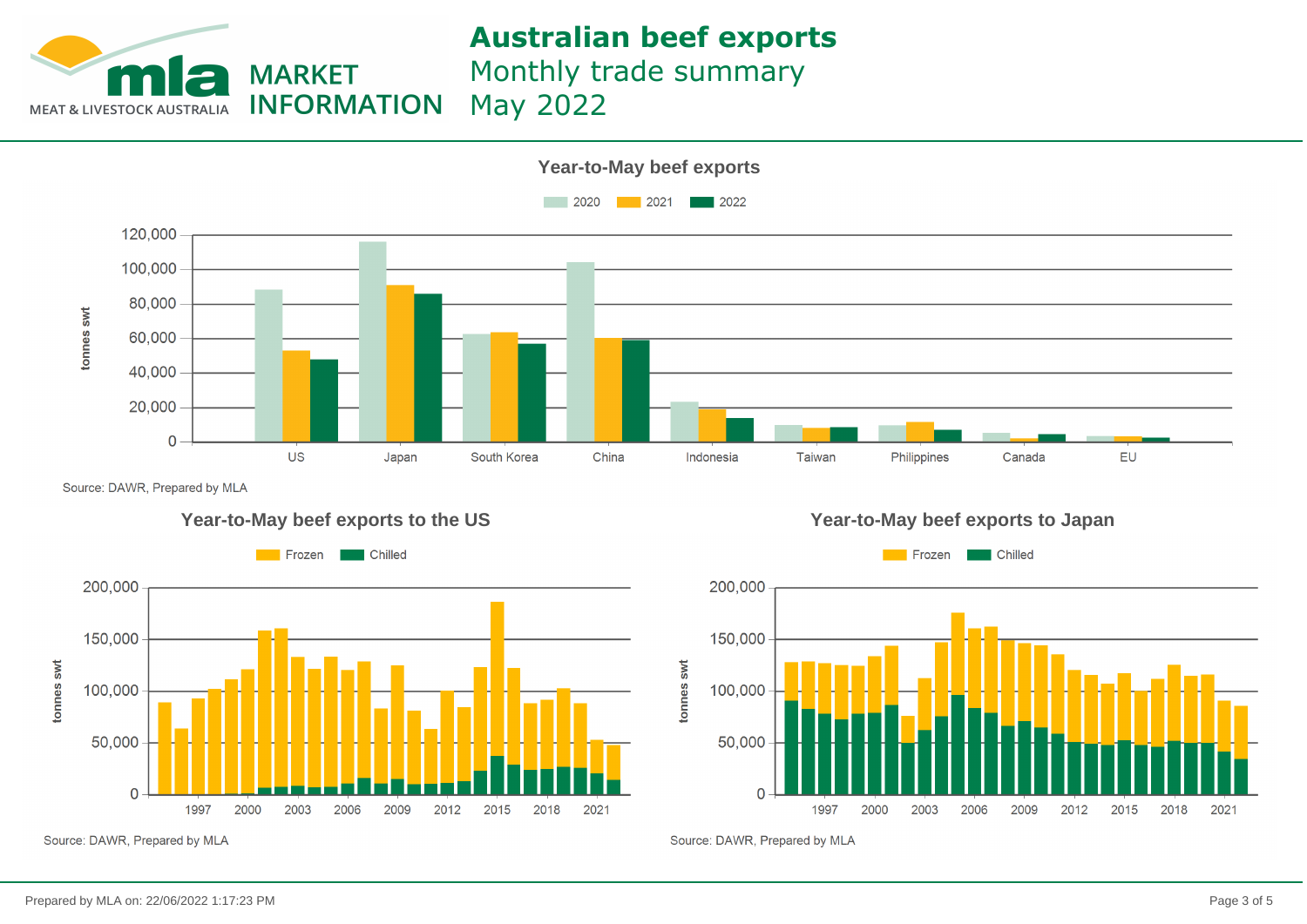

Monthly trade summary

May 2022



#### **Year-to-May beef exports to South Korea Year-to-May beef exports to China**



Source: DAWR, Prepared by MLA

#### **Year-to-May beef exports to Indonesia**



Source: DAWR, Prepared by MLA

Source: DAWR, Prepared by MLA

### **NEED MORE INFORMATION?**



Click here for further prices and market information: http://www.mla.com.au/prices-markets



To download all historical data, click here to access MLA's statistics database: http://statistics.mla.com.au



Email marketinfo@mla.com.au to subscribe to this or any other of MLA's market information reports

# tonnes swt